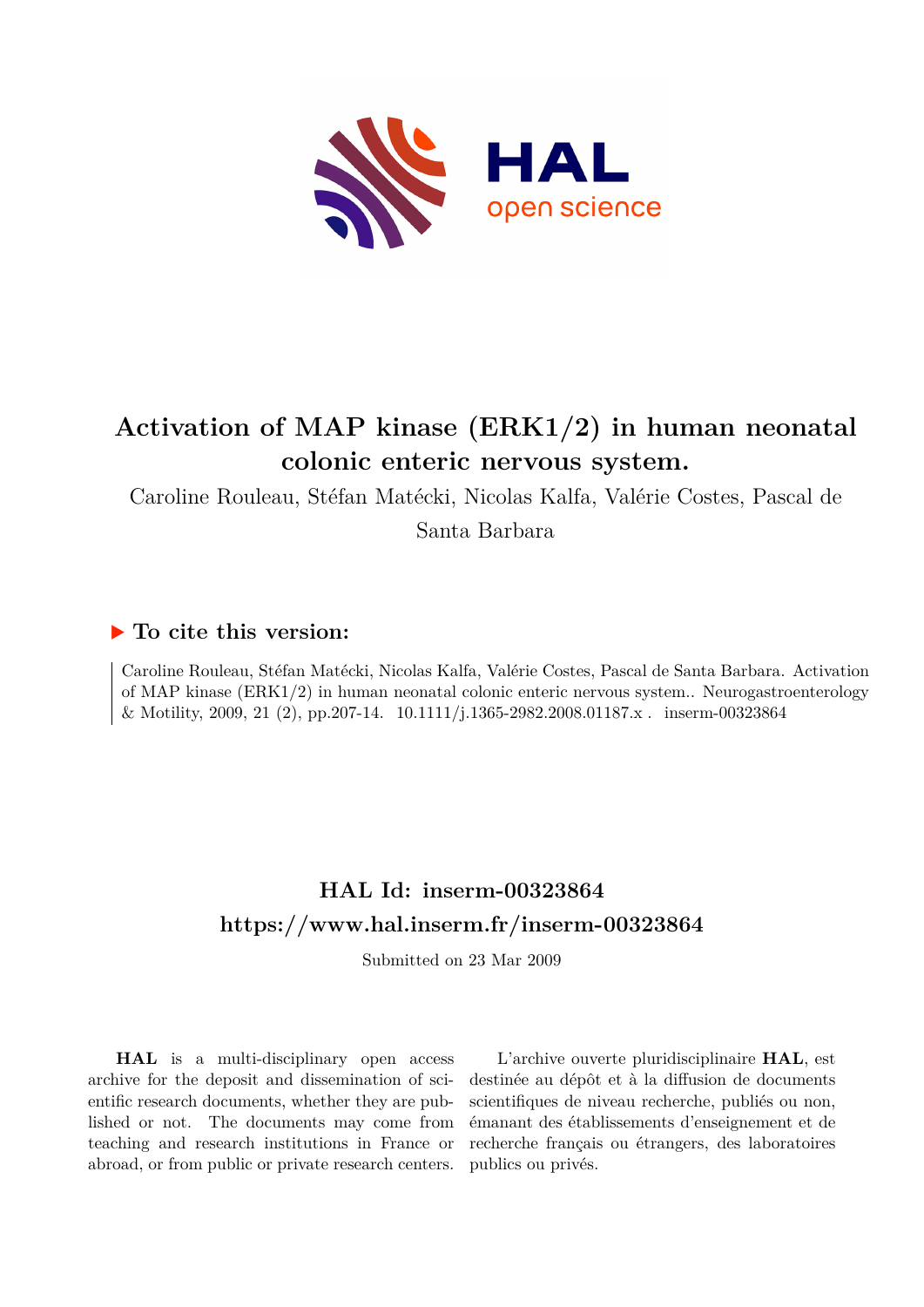## *Activation of MAP kinase (ERK1/2) in human neonatal colonic enteric nervous system*

**Caroline Rouleau** 1 2 **, St**é**fan Mat**é**cki** <sup>2</sup> **, Nicolas Kalfa** <sup>3</sup> **, Val**é**rie Costes** <sup>1</sup> **, Pascal De Santa Barbara** 2 \*

*Service d Anatomie et Cytologie Pathologique 1*  ' *H*ô*pital Lapeyronie , CHU montpellier , FR*

*Muscle et pathologies 2 INSERM : ERI25 , IFR3 , Universit*é *Montpellier I : EA4202 , hopital arnaud de villeneuve 371, avenue du doyen gaston giraud 34295 Montpellier Cedex 05,FR*

*Service de chirurgie visc rale p diatrique 3* <sup>é</sup> <sup>é</sup> *CHU montpellier , H*ô*pital Lapeyronie , FR*

\* Correspondence should be adressed to: Pascal De Santa Barbara <pascal.de-santa-barbara@inserm.fr >

### **Abstract**

**The aim of this study was to examine MAP kinase (ERK1/2) activation in the human neonatal colonic enteric nervous system. For this, we investigated by immunocytochemistry the cellular localization of phosphorylated ERK1/2 (P-ERK) in a series of normal human colon samples removed from newborns and in patients with intestinal obstruction such as Hirschsprung**'**s disease (HSCR), stenosis and atresia. We checked the presence of P-ERK in the 3 distinct histological layers of normal colon. P-ERK was detected in the colonic mucosa, in the enteric nervous system and in endothelial cells. In the mucosa from normal colon, P-ERK was detected at the upper part of the crypt, while P-ERK activation in epithelial cells is altered in HSCR, stenosis and atresia. In the normal colon, strong P-ERK staining was detected in myenteric and submucosal enteric plexuses. Using confocal microscopy analyses, we observed that P-ERK staining was localized in enteric glial cells and not in enteric neurons. Strong P-ERK staining was also observed in plexuses from stenosis and atresia whereas in HSCR, hypertrophic nerve fibres were not stained.**

**MESH Keywords** Colon ; anatomy & histology ; enzymology ; innervation ; Enteric Nervous System ; anatomy & histology ; enzymology ; Enzyme Activation ; Hirschsprung Disease ; enzymology ; pathology ; Humans ; Infant ; Infant, Newborn ; Intestinal Atresia ; enzymology ; pathology ; Intestinal Obstruction ; enzymology ; pathology ; Mitogen-Activated Protein Kinase 1 ; metabolism ; Mitogen-Activated Protein Kinase 3 ; metabolism ; Phosphorylation

**Author Keywords** Neurointestinal Disorders ; Hirschsprung's disease ; Colon ; Enteric nervous system ; Mucosa ; MAPK pathway

The motility of the gastrointestinal tract is ensured by the correct coordination of the visceral smooth muscle cells and the autonomous enteric nervous system. The enteric nervous system (ENS) originates from neural crest cells that migrate from the dorsal region of the neural tube and colonize the whole gut to establish its innervation.1 At week 4, the neural crest-derived cells migrate into the gut mesoderm layer and colonize the gut along a cranio-caudal wave. These cells reach the hindgut by week 7, form two cluster rings and finally will differentiate into enteric neurons and glial cells.2

Intestinal obstructions in infants comprise a wide group of heterogeneous diseases with clinical symptoms ranging from simple constipation to intestinal occlusion. Intestinal obstruction may be due to mechanical diseases such as stenosis, stricture, atresia or to non-mechanical diseases of which Hirschsprung disease (HSCR) is a particular case. HSCR is due to an absence of the enteric nervous system along certain lengths of the bowel. In addition to the absence of ganglion cells, which constitutes the diagnostic criteria, HSCR is characterized by the presence of numerous hypertrophied nerve fibres. Despite the low prevalence, 1/5,000 live births3 , HSCR is the best described of the congenital neural abnormalities of the intestinal tract and has been widely studied.3 The discovery that HSCR was due to a failure of migration of cells derived from the neural crest cells, has lead to the identification of molecular and cellular events essential for the normal development of the enteric nervous system (ENS).1

MAPK extracellular signal-regulated-kinases, ERK1 (p44) and ERK2 (p42) are pivotal compounds of intracellular phosphorylation cascades from the cytoplasm to the nucleus recruited for growth factor signal transduction.4 Several signalling pathway ligands such as Fibroblast growth factor (FGF), Epidermal growth factor (EGF), Platelet-derived growth factor (PDGF) or Transforming growth factor β (TGFβ) are know to initiate receptor tyrosine kinase (RTK)5 and mitogen-activated protein kinase (MAPK) activation.4 After extracellular stimulation, ERK1/2 are both activated by dual phosphorylation (termed P-ERK) by the mitogen-activated kinase MEK1 and 2.5 Such phosphorylation strongly increases ERK1/2 activity, induces its nuclear translocation and subsequently triggers specific gene expression programs. In addition, activated ERK1/2 in neurons can stay in the cytoplasm to act locally.6

Since published studies concerning MAPK activation report the detection of ERK1/2 in cultured intestinal epithelial cell lines7 , central neurons8 and prospective and nascent hepatic endoderm of mouse embryo9 , we investigated the cellular localization of P-ERK by immunocytochemistry and immunofluorescence in the 3 distinct histological layers of normal human colon samples, paying particular attention to enteric plexuses. Also, we checked the presence of P-ERK in the enteric nervous system in cases of intestinal obstruction such as HSCR, stenosis and atresia.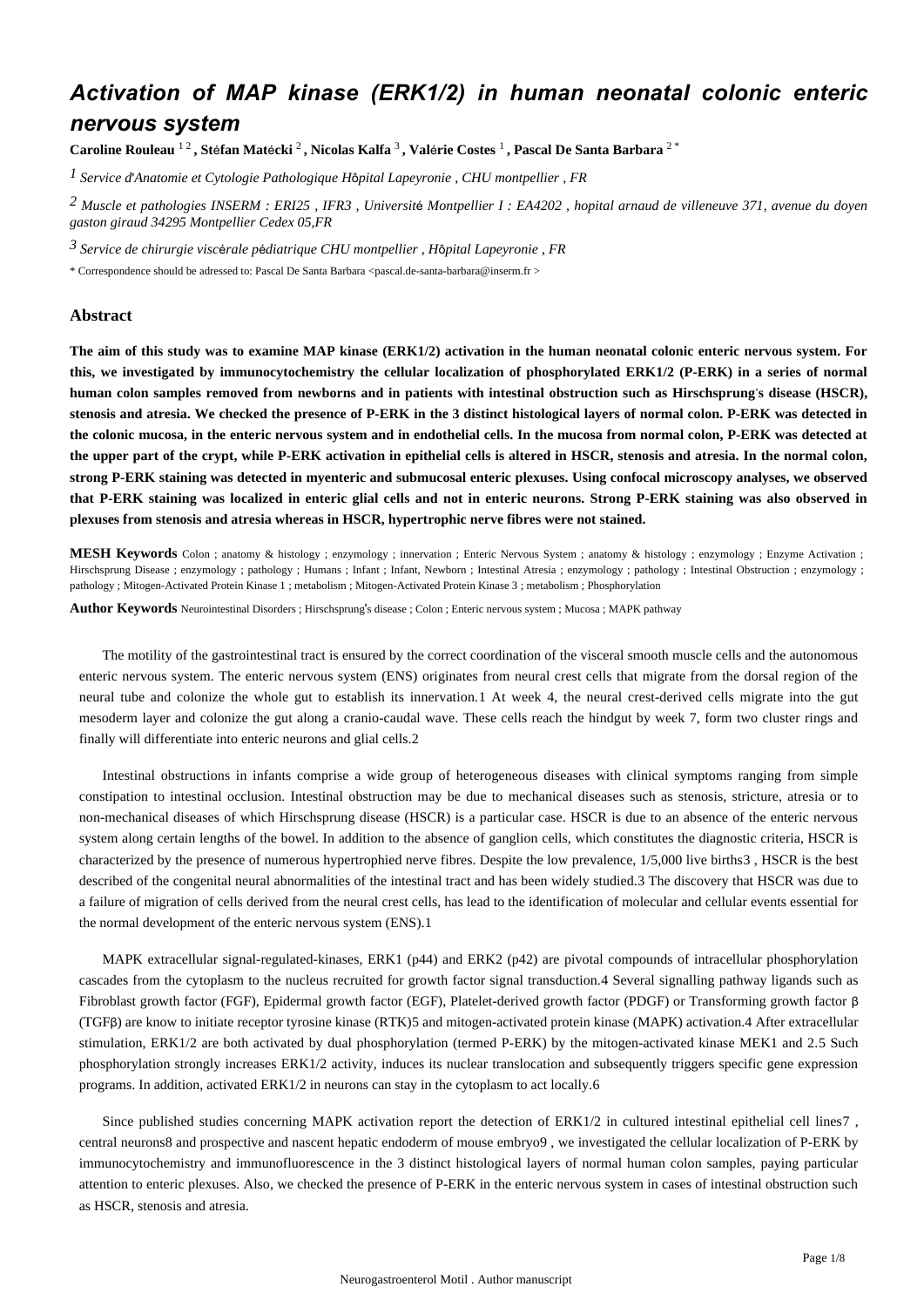### **Materials and Methods**

#### **Human tissues**

Tissue samples were obtained from 19 newborns, aged 12 days to 2-months old and are summarised in Table 1 . Normal samples were right colon specimens from 5 neonates undergoing ileocolic resection for congenital cystic duplication of the terminal ileum. In eight patients, after HSCR was diagnosed, rectosigmoïdectomy was performed and full-thickness large bowel specimens were collected in the aganglionic as well as in ganglionated zones. Full-thickness large bowel samples were also isolated from six patients undergoing segmental left colectomy for mechanical stenosis, in 4 cases of post-necrotizing enterocolitis (NEC) stenosis and 2 cases of atresia.

#### **Immunohistochemistry**

Paraffin embedded sections (3 μm thick) were immunostained by standardized automated procedures using a Dako autostainer (Universal staining system, Dakocytomation, Trappes, France), as previously described.10 Antigen retrieval was achieved by heating at 98 °C for 1h in 1mM EDTA (pH 9.0). P-ERK, (#4376, Clone 20G11, Cell Signaling, USA), a rabbit polyclonal antibody which detects phosphorylated forms of ERK1 and ERK2 MAP Kinases was used diluted 1:100 as primary antibody. Immunohistochemistry control experiments were performed by excluding the primary antibody (data not shown). In the competition experiments, phospho-p44/42 MAPK blocking peptide (Cell Signalling, Boston, MA, USA) was added to the primary antibody incubation, diluted 1:50.

For immunofluorescence, de-paraffined slides after antigen retrieval (1h at 98°C in 1mM EDTA, pH 9,0) were incubated 30 min at room temperature with P-ERK (1:100 dilution) and one of the primary antibodies: HuC/D (mouse, clone 16A11, Abcam, UK) diluted 1:20, synaptophysin (mouse, clone SY38, DAKO, Denmark) diluted 1:10, c-Kit (mouse, clone CD117, Zymed, USA) diluted 1:100, glial marker S100 (mouse, clone 4C4.9, Clinisciences, France) diluted 1:100 and α-Smooth Muscle Actin (mouse, clone 1A4, Sigma, USA) diluted 1:400. After washing, slides were incubated 30 min with Alexa 488 anti-mouse (Invitrogen, France, 1:2000 dilution) and Alexa 555 anti-rabbit (Invitrogen, France, 1:2000 dilution). Cells were rinsed again, mounted in FluorSave reagent (Calbiochem, Germany).

Tissues were visualized under a laser confocal microsope (Leica SP2). Fluorescence from each channel was captured sequentially to avoid cross-talk between channels. Excitation of Alexa 488 was from an argon laser (488 nm) and emitted light was collected through a band pass filter (512 nm). Alexa 555 was from a helium-neon laser (excitation 555 nm) and light collected via a band pass filter (beyond 560 nm). No cross-talk between channels was detected with these settings.

#### **Results**

#### **Immunodetection of P-ERK in normal colon**

Full-thickness large bowel specimens revealed, from the inside to the outside, (Fig. 1A ): the mucosa, the submucosa and the muscularis externa, composed of inner circular and outer longitudinal smooth muscle layers. The enteric nervous system consisted of 2 types of plexuses: submucosal (Meissner's) and myenteric (Auerbach's) plexuses, characterized by the presence of ganglion cells, nerve fibres and glial cells.11 P-ERK was detected in all layers of the normal colon (Fig. 1C ) and the specificity of the staining is indicated in the absence of detectable positivity after pre-incubation with the blocking peptide (Fig. 1B ). In the mucosa, P-ERK staining was observed only in the luminal surface of the epithelium (arrowhead in Fig. 1D ), whereas the deep parts of the crypts were negative. In the submucosa and the muscularis plexuses, P-ERK was detected in both cytoplasmic and nuclear cellular compartments (arrows in Figs. 1E, F and 2J ). P-ERK staining was also detected in capillary endothelial cells (arrowhead in Fig. 1E ). Smooth muscle fibres of the intestinal wall and surrounding the vessels were not stained (Fig. 1F). The staining pattern of P-ERK in myenteric (Figure 2) and submucosal (Figure 3) plexuses was also investigated by immunofluorescence studies. Double labelling using P-ERK and HuC/D, a neuron specific RNA-binding protein, showed staining for HuC/D in nerve cell bodies (Figs. 2B, C and 3B, C ) but not for P-ERK (Figs. 2A, C and 3A, C ). Double labelling using P-ERK and c-Kit, an interstitial cells of Cajal marker, indicated no P-ERK/c-Kit colocalization in myenteric plexuses as c-Kit positive signals were only observed outside the plexuses (Fig. 2D–F ). Double labelling experiments using P-ERK and synaptophysin, a presynaptic vesicle marker, demonstrated that the nerve fibers were stained by synaptophysin but were negative for P-ERK (Fig. 2G–I ). In addition, synaptophysin-positive stainings corresponding to intramuscular nerves fibres were also observed in the circular muscularis layer whereas this staining was not observed with P-ERK (data not shown). In double labelling experiments using P-ERK and S100, a glial marker, nerve cells bodies were not stained. Stainings for both P-ERK and S100 colocalized in glial cells in myenteric (Fig. 2J–L ) and submucosal plexuses (Fig. 3D–F ). In addition, P-ERK was observed in some glial cell nuclei which were also positive for S100 (arrowhead in Fig. 2L ). Taken together, these results indicate (i) specific P-ERK staining in enteric plexuses in normal colon, (ii) colocalization with S100 in enteric glial cells and (iii) not in nerve cell bodies or nerve fibres.

## **Immunodetection of P-ERK in intestinal obstruction** *HSCR*

The histological appearance of the colon in HRSC patients and the expression of P-ERK in ganglionated and aganglionated segments are shown in Figure 4 . In aganglionated segments, submucosal and muscular hypertrophic nerve bundles typical of HSCR were not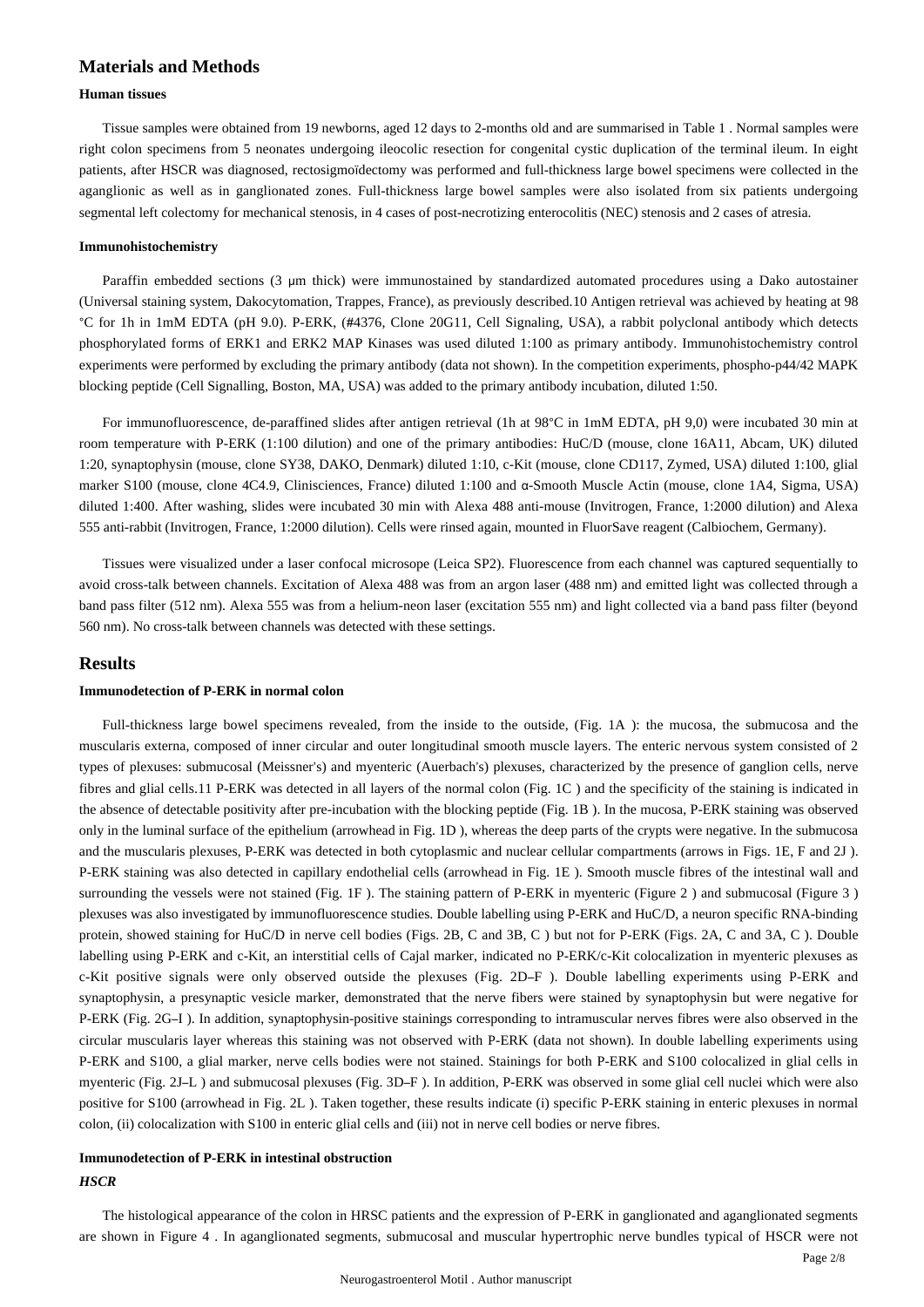labelled with P-ERK (arrows in Fig. 4F, H ), whereas P-ERK staining was observed in plexuses in the ganglionated segment (Fig. 4E, G ). P-ERK was detected in capillary endothelial cells in both regions (arrowheads in Fig. 4E, F and H ). It is interesting to note that, in the mucosa of both segments, the luminal surface of epithelium and also many cells deeper within the crypts were stained for P-ERK (arrowheads in Fig. 4C, D ). This staining pattern was observed in 6 out of the 8 cases studied. Smooth muscle fibres from the longitudinal and circular muscularis were not stained in ganglionated segments, whereas in aganglionated regions, heterogeneous staining of the longitudinal layer was observed (data not shown).

#### **Colonic stenosis and atresia**

In cases of post-NEC stenosis, the calibre of the intestinal lumina was reduced and a fibrosis associated with mild inflammation in the submucosa was observed (Fig. 5A ). In atresia, these fibro-inflammatory changes extended in the remaining mucosa, with complete occlusion of the lumen (Fig. 5B ). In both situations, plexuses were easily identified especially in the muscularis where they were much more numerous, like a string of beads (arrowheads in Fig. 5A, B ). Strong P-ERK staining was detected in the submucosal and myenteric neuronal plexuses of both stenosis (Fig. 5E, G ) and atresia (Fig. 5F, H ). Endothelial cells were positive (arrowheads in Fig. 5E, F ). In the mucosa of stenosis, P-ERK staining was detected throughout the glandular epithelium (arrowheads in Fig. 5C ) whereas in that of atresia, no staining was observed as no epithelium was present (asterik in Fig. 5D ). This staining pattern was observed in all cases studied. Circular and longitudinal smooth muscle layers remained unstained (Fig. 5D, G, H ). Double labelling using P-ERK and α-SMA, a marker for smooth muscle cells, indicated no co-localization. However, both markers were detected in capillary vessels with α-SMA in the muscular wall (Fig. 5I, K ) and P-ERK in endothelial cells (Fig. 5J, K ).

#### **Discussion**

The aim of this study was to examine the MAP kinase (ERK1/2) activation in human normal colon, paying particular attention to enteric plexuses. In addition, MAP kinase activation was assessed in the enteric nervous system from patients with intestinal obstruction due to loss of enteric neurons (HSCR) and mechanical diseases (post-NEC stenosis and atresia). Colon samples were chosen from a homogeneous series of newborn patients so as to minimize variations due to age, which is critical for the maturation of the enteric nervous system.

With regard to mucosa in normal colon, P-ERK staining was found to be restricted to the luminal part of the epithelium. In stenosis and, to a lesser extent in HSCR, P-ERK was in contrast detected throughout the epithelium. Despite the absence of data concerning the expression of ERK in human colon, Boucher and colleagues demonstrated that constitutive activation of MEK/ERK signalling in a human intestinal cell line can produce either senescence or forced mitogenesis.7 Our results are in agreement with those findings. In normal colon, P-ERK was detected in epithelial cells which are known to be much more differentiated and/or committed to undergo apoptosis12 , whereas in basal regions, proliferating cells were negative.

With regard to P-ERK detection in capillary vessels, our results are in agreement with a previous study performed on human brain blood vessels.13 P-ERK staining was only detected in endothelial cells whereas smooth muscle cells from the media were unstained.

In spite of the fact that ERK1/2 activation in the central nervous system has been shown to be involved in many neuronal events including cell survival, synaptic remodelling and various specialized functions14 , to our knowledge, no data exist on the activation of ERK1/2 in enteric plexuses from normal human colon. With regard to enteric plexuses, our results are in agreement with previous findings in mouse embryos, where P-ERK was demonstrated in neural crest cells migrating away from the neural tube.15 In plexuses from normal colon like in those from post-NEC stenosis and atresia specimens, our results indicate that ERK activation occurs in glial cells but not in neurons (Figure 2 ). Also, it is interesting to note that the remaining nerve fibres in HSCR aganglionated segments were not stained, suggesting the absence of ERK activation in these glial cells16 . In addition, ERK activation was observed in some glial cell nuclei, similar to that of S10017 . This indicates that, its function in these cells may be to modulate signal propagation to the nucleus and/or to stimulate gene expression in glial cells.

#### **Ackowledgements:**

The author thanks the members of INSERM ERI 25 laboratory and more specially Ludovic Le Guen and Cécile Notarnicola. We thank Drucilla Jane Roberts for helpful comments on gut development and Sandrine Faure for constant support. We thank Nadia Chapelle, Karine Maguet and Claire Paolini for technical help. We are indebted to Dr Keith Langley for editing the manuscript. We also thank Montpellier RIO Imaging (Nicole Lautredou, CRIC, Montpellier, France) for confocal microscopy. The work was supported by INSERM, Languedoc-Roussillon, Agence Nationale pour la Recherche (Jeune Chercheur to P.d.S.B) and grants from the Association Française contre les Myopathies (to P.d.S.B) and Association de Recherche contre le Cancer (to P.d.S.B).

#### **References:**

<sup>1</sup> 1 . de Santa Barbara P, Van den Brink GR, Roberts DJ. Molecular etiology of gut malformations and diseases . Am J Med Genet . 2002; 115 : 221 - 30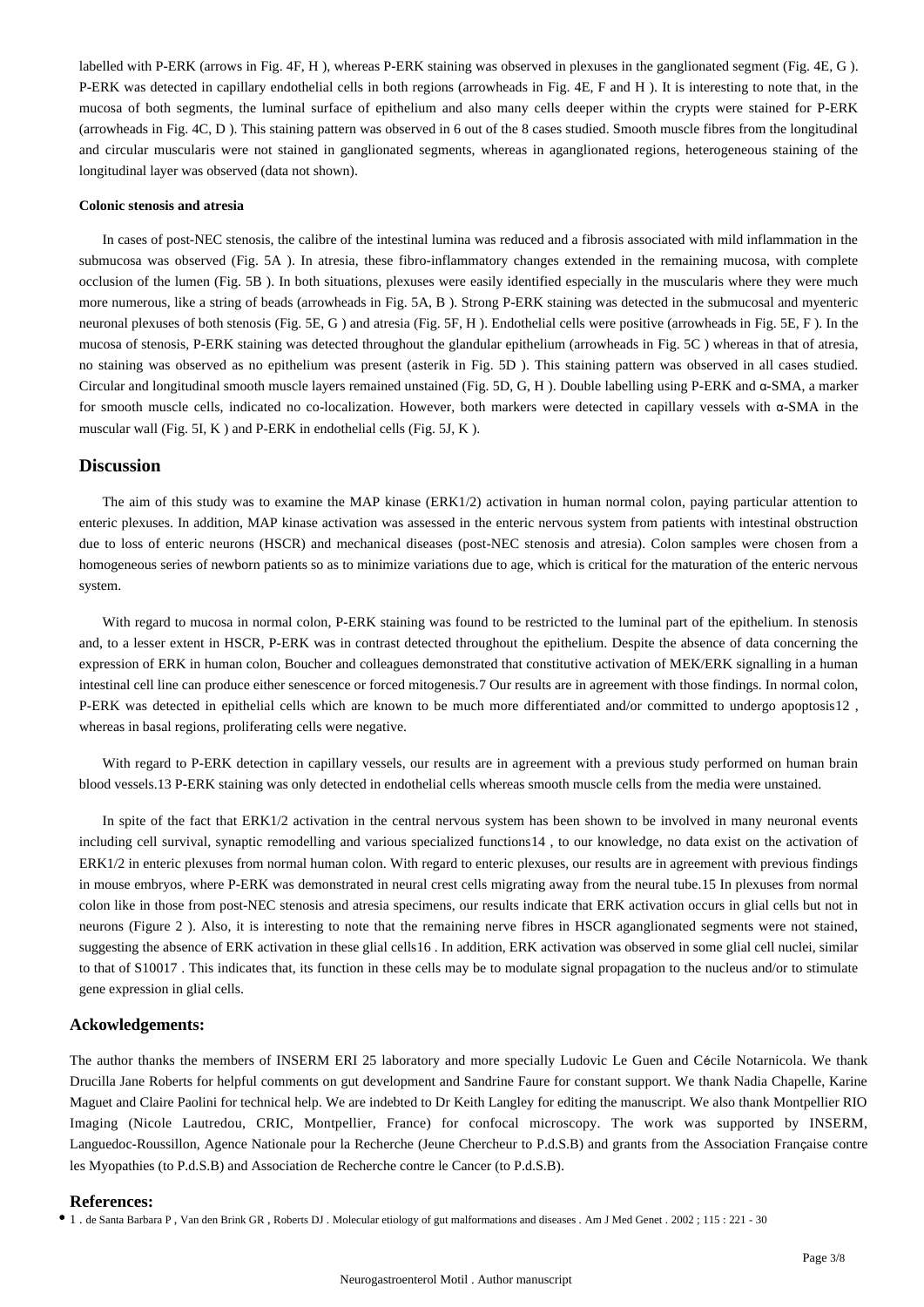- 2 . Wallace AS , Burns AJ . Development of the enteric nervous system, smooth muscle and interstitial cells of Cajal in the human gastrointestinal tract . Cell Tiss Res . 2005 ; 319 : 367 -
- 3 . Amiel J , Lyonnet S . Hirschsprung disease, associated syndromes, and genetics: a review . J Med Genet . 2001 ; 38 : 729 39
- 4 . Nishimito S , Nishida E . MAPK signaling: ERK5 versus ERK1/2 . EMBO rep . 2006 ; 7 : 782 786
- 5 . Schlessinger J . Cell signaling by receptor tyrosine kinases . Cell . 2000 ; 103 : 211 25
- 6 . Wiegert JS , Bengston P , Bading H . Diffusion and not active transport underlies and limits ERK1/2 synapse-to-nucleus signaling in hippocampal neurons . J Biol Chem . 2007 ; 282 : 29621 - 33
- 7 . Boucher MJ , Jean D , Vezina A , Rivard N . Dual role of MEK/ERK signaling in senescence and transformation of intestinal epithelial cells . Am J Physiol Gastrointest Liver Physiol . 2004 ; 286 : 736 - 46
- 8 . Fukunaga K , Miyamoto E . Role of MAP kinase in neurons . Mol Neurobiol . 1998 ; 16 : 79 95
- 9 . Calmont A , Wandzioch E , Tremblay KD , Minowada G , Kaestner KH , Martin GR , Zaret KS . An FGF response pathway that mediates hepatic gene induction in embryonic endoderm cells . Dev Cell . 2006 ; 11 : 339 - 48
- 10 . Delfour C , Roger P , Bret C , Berthe ML , Rochaix P , Kalfa N , Raynaud P , Bibeau F , Maudelonde T , Boulle N . RCL2, a new fixative, preserves morphology and nucleic acid integrity in paraffin-embedded breast carcinoma and microdissected breast tumor cells . J Mol Diagn . 2006 ; 8 : 157 - 69
- 11 . Furness BJ . Structure of the enteric nervous system . The enteric nervous system . Blackwell Publishing ; 2006 ; 1 28
- 12 . Habel O , Bertario L , Andreola S , Sirizzotti G , Marian B . Tissue localization of TGFalpha and apoptosis are inversely related in colorectal tumors . Histochem Cell Biol  $.2002:117:235-41$
- 13 . Tagaki Y , Kikuta KI , Sadamasa N , Nozaki K , Hashimoto N . Proliferative activity through extra cellular signal-regulated kinase of smooth muscle cells in walls of cerebral arteriovenous malformations . Neurosurgery . 2006 ; 58 : 740 - 8
- 14 . Thomas GM , Huganir RL . MAPK cascade signalling and synaptic plasticity . Nat Rev Neurosci . 2004 ; 5 : 173 83
- 15 . Corson LB , Yamanaka Y , Lai KM , Rossant J . Spatial and temporal patterns of ERK signaling during mouse embryogenesis . Development . 2003 ; 130 : 4527 37
- 16 . Kawana T , Nada O , Ikeda K . An immunohistochemical study of glial fibrillary acidic (GFA) protein and S-100 protein in the colon affected by Hirschsprung's disease . Acta Neuropathol . 1988 ; 76 : 159 - 65
- 17 . Cochia D . Immunocytochemical localization of S-100 protein in the brain of adult rat. An ultrastructural study . Cell Tissue Res . 1981 ; 214 : 529 40

#### Immunodetection of P-ERK in whole normal colon specimens

(A) H&E stained overall view of the intestinal wall: mucosa (asterix), submucosa (arrowhead), muscularis (arrow). (B) Negative immunostaining control using P-ERK and phospho-p42/44 MAPK blocking peptide. P-ERK immunostaining (C, D, E, F): (C) overall view of the intestinal wall, (D) mucosa: P-ERK staining in the luminal surface of the epithelium (arrowhead) and absence of staining in the deep parts of the crypts (arrow); (E) submucosa and (F) muscularis: staining in capillary endothelial cells (arrowhead), unstained ganglion cells nuclei (arrows). Scale bars: A, B, C, D: 300 μm; E, F: 50 μm.

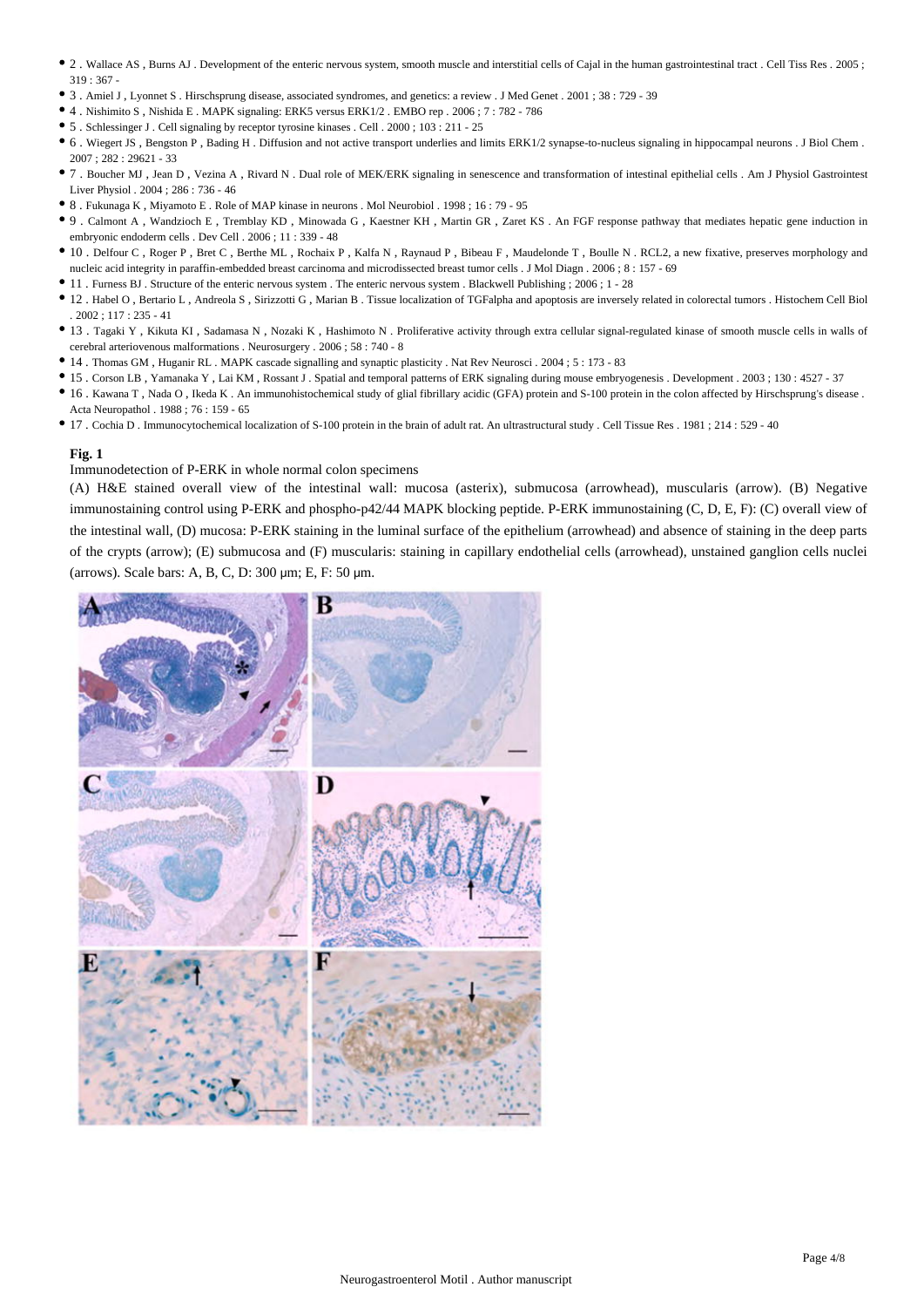Immunodetection of P-ERK, HuC/D, synaptophysin and S100 in normal colon myenteric plexuses

(A-C) Double labelling with P-ERK and HuC/D. (A) P-ERK: absence of staining in ganglion cell bodies (arrow), (B) HuC/D: staining of ganglion cell bodies, (C) P-ERK/HuC/D Merge. (D-F) Double labelling with P-ERK and c-Kit. (D) P-ERK, (E) c-Kit, (F) P-ERK/c-Kit Merge. (G-I) Double labelling with P-ERK and synaptophysin. (G) P-ERK: absence of staining in the nerve fibres (arrow), (H) synaptophysin: staining in the nerve fibres and absence of staining in ganglion cell bodies (arrow), (I) P-ERK/synaptophysin Merge. (J-L) Double labelling with P-ERK and S100. (J) P-ERK and (K) S100: staining in glial cell (glial nuclei, arrowheads) and absence of staining in ganglion cell bodies (arrows), (I) P-ERK/S100 Merge. Scale bar: 50 μm.



### **Fig. 3**

Immunodetection of P-ERK, HuC/D and S100 in normal colon submucosal plexuses

(A-C) Double labelling with P-ERK and HuC/D. (A) P-ERK: absence of staining in ganglion cell bodies (arrow), (B) HuC/D, (C) P-ERK/HuC/D Merge. (D-F) Double labelling with P-ERK and S100. (D) P-ERK and (E) S100: staining in glial cell (arrowheads), (F) P-ERK/S100 Merge. Scale bar: 50 μm.

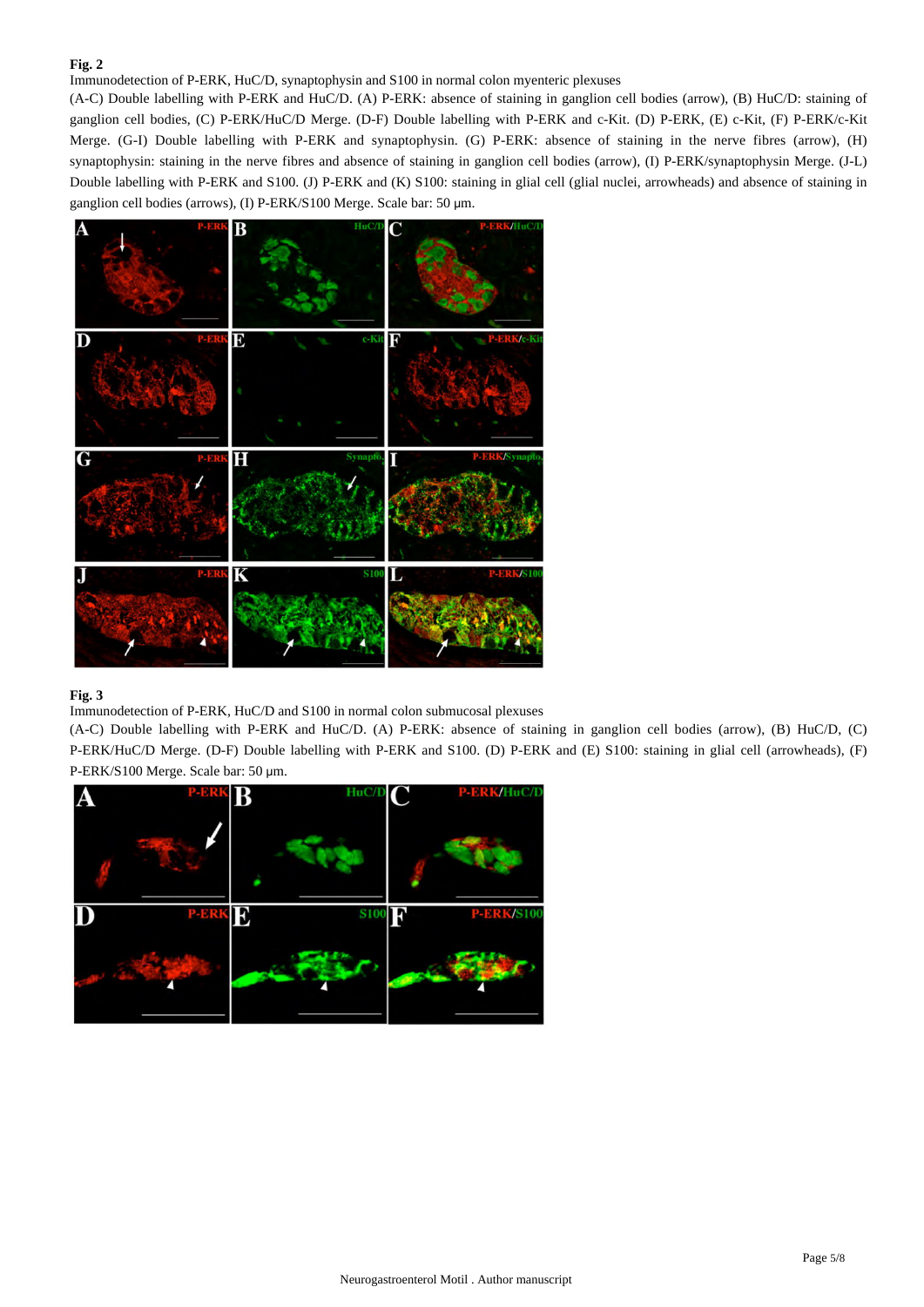## Immunodetection of P-ERK in HSCR

Overall H&E view of the intestinal wall in (A) ganglionated and (B) aganglionic colon specimens. P-ERK mucosal staining in ganglionated colon (C) and aganglionic colon specimens (D): positive cells (arrowheads) at the luminal surface of epithelium and deeper within the crypts. P-ERK submucosal and muscularis staining in ganglionated colon (E, G) and aganglionic colon specimens (F, H): positive staining in capillary endothelial cells (arrowheads), absence of staining of hypertrophic nerve bundles (arrows). Scale bars: A, B, C, D: 300 μm; E, F, G, H: 50 μm.

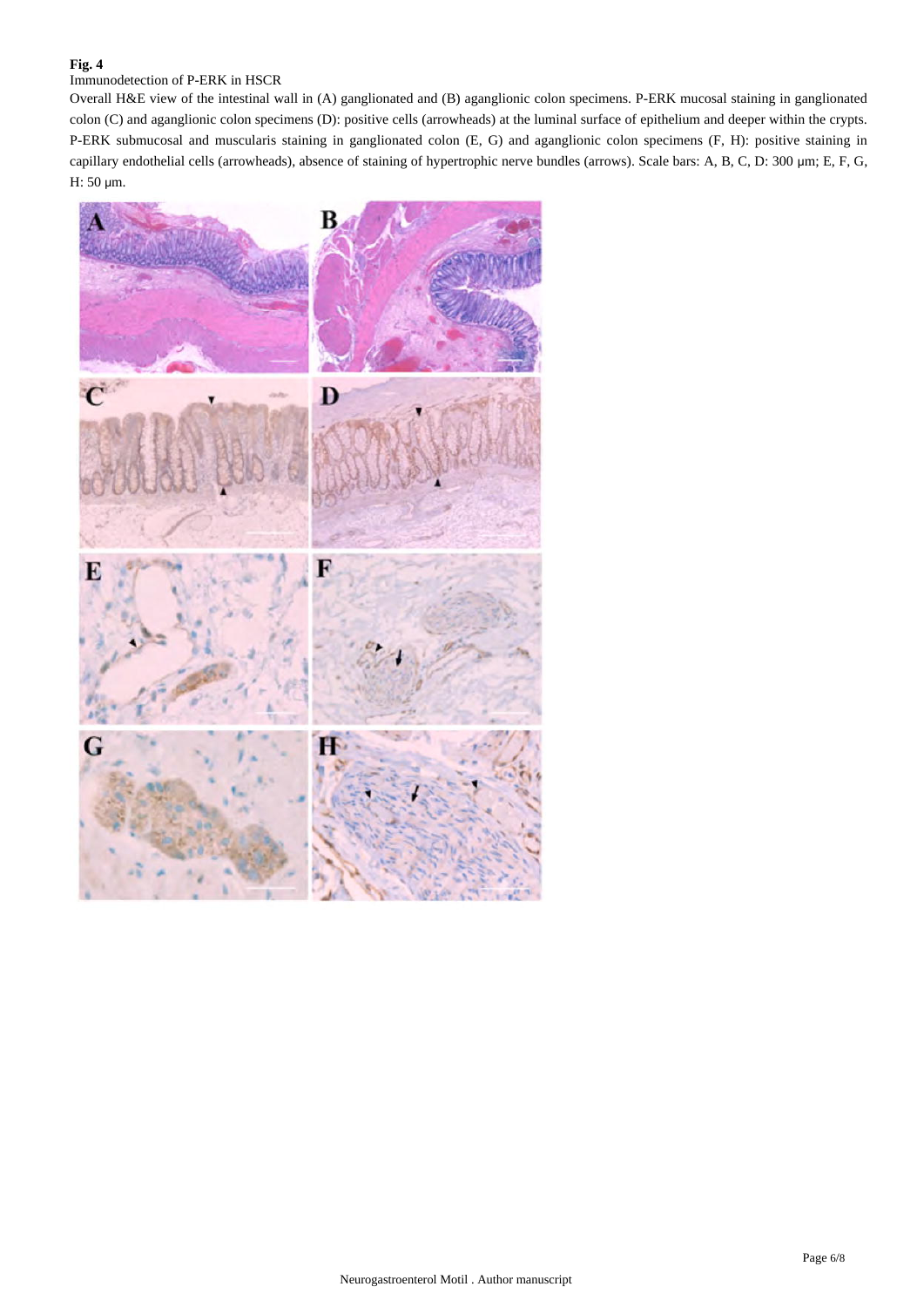### Immunodetection of P-ERK in stenosis and atresia

Overall H&E view of the intestinal wall in stenosis (A) and atresia (B). (C) P-ERK mucosal staining in stenosis: positive cells (arrowheads) at the luminal surface of epithelium and deeper within the crypts. (D) P-ERK submucosal staining in atresia: lumen (asterix). P-ERK submucosal and muscular staining in stenosis (E, G) and atresia (F, H): positive staining in capillary endothelial cells (arrowheads), absence of staining in muscle fibres (arrows). (I-K) Double labelling with α-SMA and P-ERK. (I) α-SMA: staining of the visceral (arrow) and vascular (arrowhead) smooth muscle cells. (J) P-ERK: staining of enteric plexus (arrow) and endothelial cells (arrowhead). (K) α-SMA/P-ERK Merge. Scale bars: A, B: 150 μm, C-K: 50 μm.